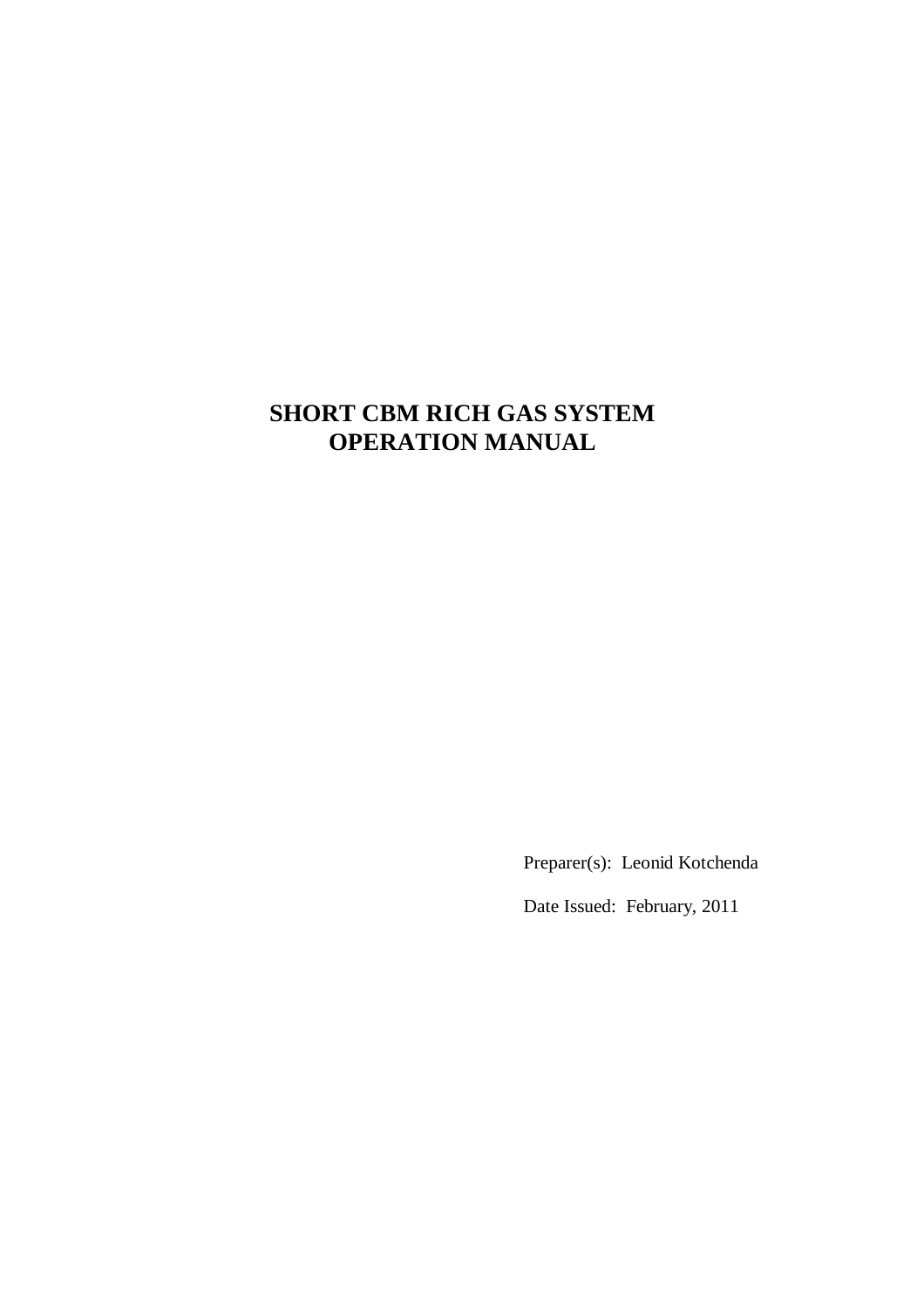# **Start System, Purging the RICH and Recirculation Mode**

# **1.0 Purpose and Scope**

The goal of this procedure is to instruct Rich Group personnel in the correct procedure for starting the RICH gas system and for purging the RICH with dry Nitrogen then with Carbon Dioxide and start the recirculation Mode.

This procedure contains the steps necessary to start the RICH gas system from a fully shutdown state and to purge the RICH and secondary systems with dry nitrogen. In this operation, nitrogen gas is routed from the cylinder through all portions of the RICH gas system and then into the RICH itself. The gas returning from the RICH is vented outside the experiment aria . The gas flow will be less than 10 liters per minute (LPM).

The primary purpose of purging the RICH with dry nitrogen is to eliminate the air from the gas system and RICH, reducing the Oxygen and Water content to below 100 ppm. At the end of this procedure the RICH can be maintained in a standby state with a low flow of Nitrogen or the operator can continue on and purge with Carbon Dioxide.

# **2.0 Prerequisites**

2.1 Required training to operate the gas system 2.1.1 RICH Gas System training with a previously qualified gas system user.

## **3.0 Precautions**

3.1 Overpressurization of the RICH (above 5mBar) will result in severe structural damage. Primary care should be given to monitoring the internal pressure of the RICH throughout the duration of this procedure, especially when adjusting flow rates.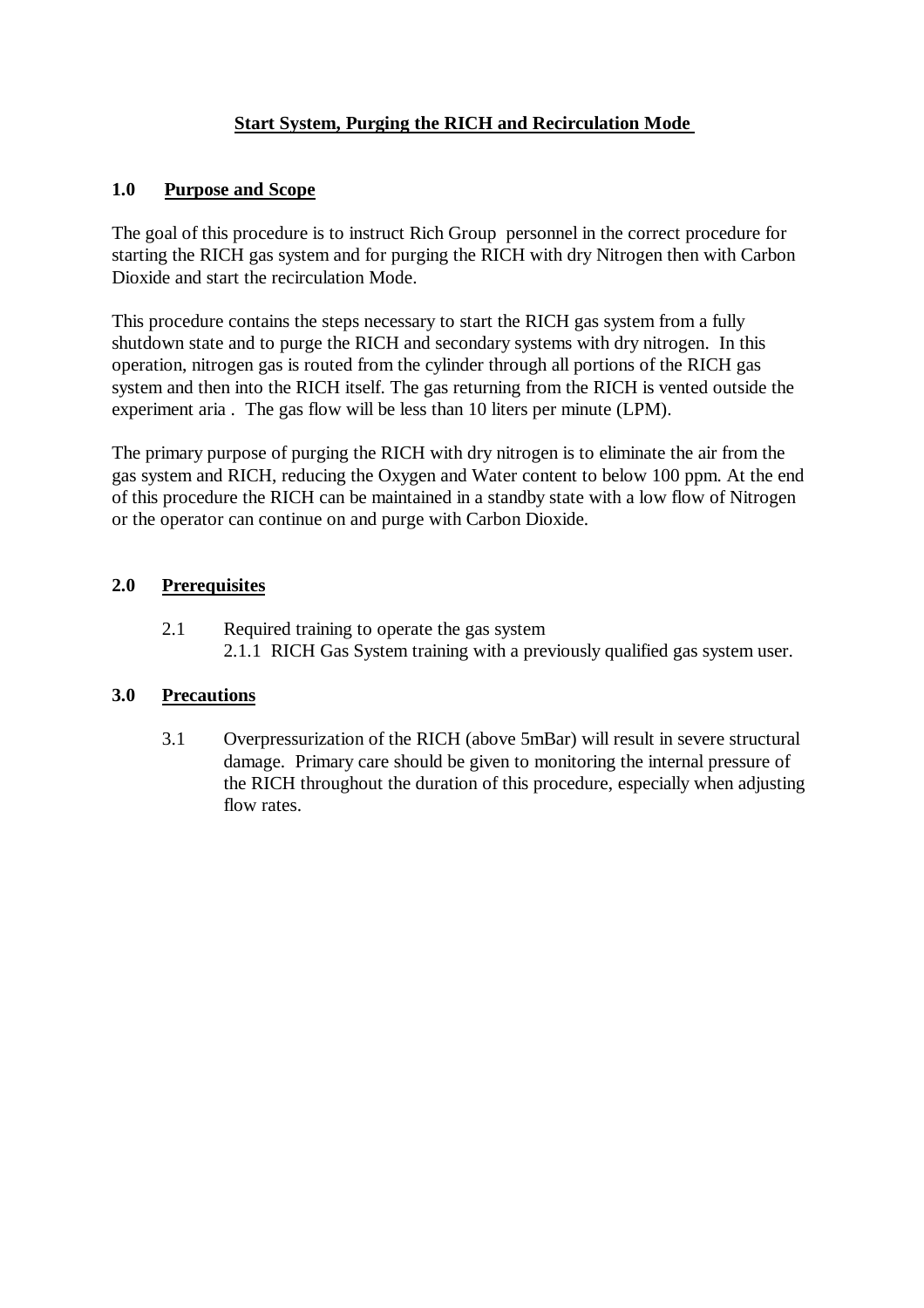# **4.0 Procedures**

## **4.1 Power on the Gas System**

- 4.1.1 Supply AC power for Rack
- 4.1.2 Turn on AC power inside Rack
- 4.1.3 Turn on AC power H2O Analyzer
- 4.1.4 Turn on and boot up the gas system PC.
- 4.1.5 Start the gas system control program.
- 4.1.6 Turn on TIC1 AC Power

## **NOTE: All solenoid valves, mass flow controller and compressor are controlled with the gas system PC**.

## **4.2 Prepare for Nitrogen Flow and Purging**

- 4.2.1 Confirm that SV1(n/o), SV2, SV3, SV4, SV5 and SV6 are closed(red color).
- 4.2.2 Confirm that SV7(n/o) is open(Green color)
- 4.2.3 Confirm that PI1 Nitrogen pressure is about 1.0Bar.
- 4.2.4 Confirm that FI1 valve closed
- 4.2.5 Open SV1
- 4.2.6 Adjust FI1 flow to 100LPH
- 4.2.7 Close SV1
- 4.2.8 Set 3mBar pressure for PT4 on PC control program
- 4.2.9 Open SV2
- 4.2.10 Exchange 3 RICH volumes.
- **NOTE: Steps 4.2.9 and 4.2.10 are executed automatically by [Purging Mode] button in the gas system control software. The advantage of using software controlled purging is that it counts the gas volume passed through the detector and estimates the finish time of purging.**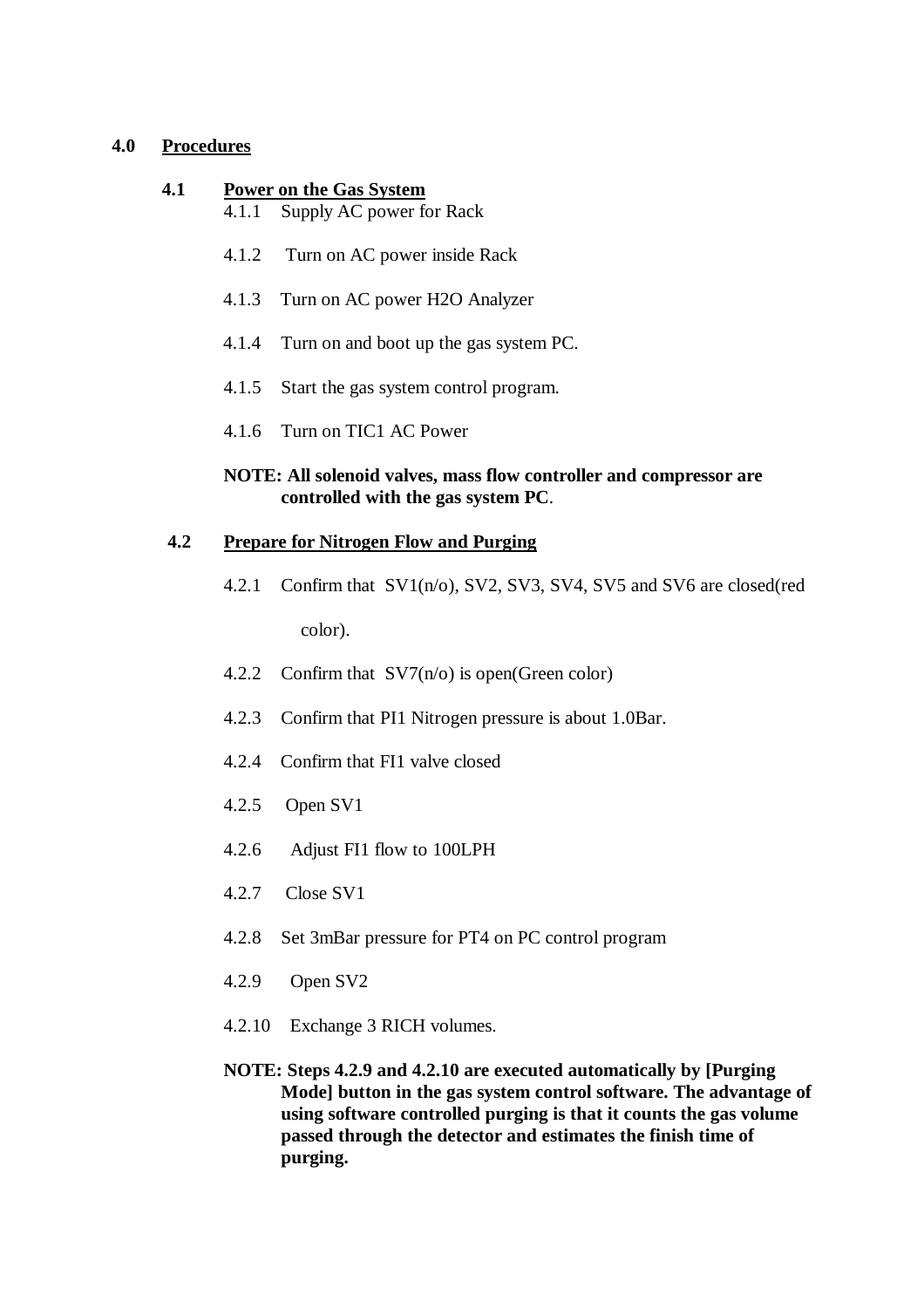#### **4.3 Purging with Carbon Dioxide**

- 4.3.1 Close SV2
- 4.3.2 Connect CO2 to Gas system Rack.
- 4.3.3 Confirm that PI1 pressure is about 1.0Bar.
- 4.3.4 Open SV2
- 4.3.5 Exchange 4 RICH volumes
- 4.3.6 Open SV3 and purge Analyzers.
- **NOTE: Steps 4.3.4 - 4.3.6 are executed automatically by [Purging Mode] button in the gas system control software. The advantage of using software controlled purging is that it counts the gas volume passed through the detector and estimates the finish time of purging.**

#### **4.4 Start Recirculation Mode**

- 4.4.1 Set 2mBar pressure for PT4 on PC control program
- 4.4.2 Close SV7
- 4.4.3 Start Compressor
- 4.4.4 Open SV6
- 4.4.5 Open SV5
- 4.4.6 Close SV3.
- 4.4.7 Check O2 and H2O content . If theirs level is below 100ppm,
- 4.4.8 Open SV4 and close SV5
- 4.4.9 Check FM1 flow rate. It should be above 0.2LPM. If not,
- 4.4.10 Slightly decrease PI2, PT2 pressure by BPCV1 to have at least 0.4slpm FM1 flow.
- **NOTE 1: Steps 4.4.2 - 4.4.9 are executed automatically by [Start Normal] button in the gas system control software. The software checks automatically Purifier and Dryer quality and also checks FM1 flow.**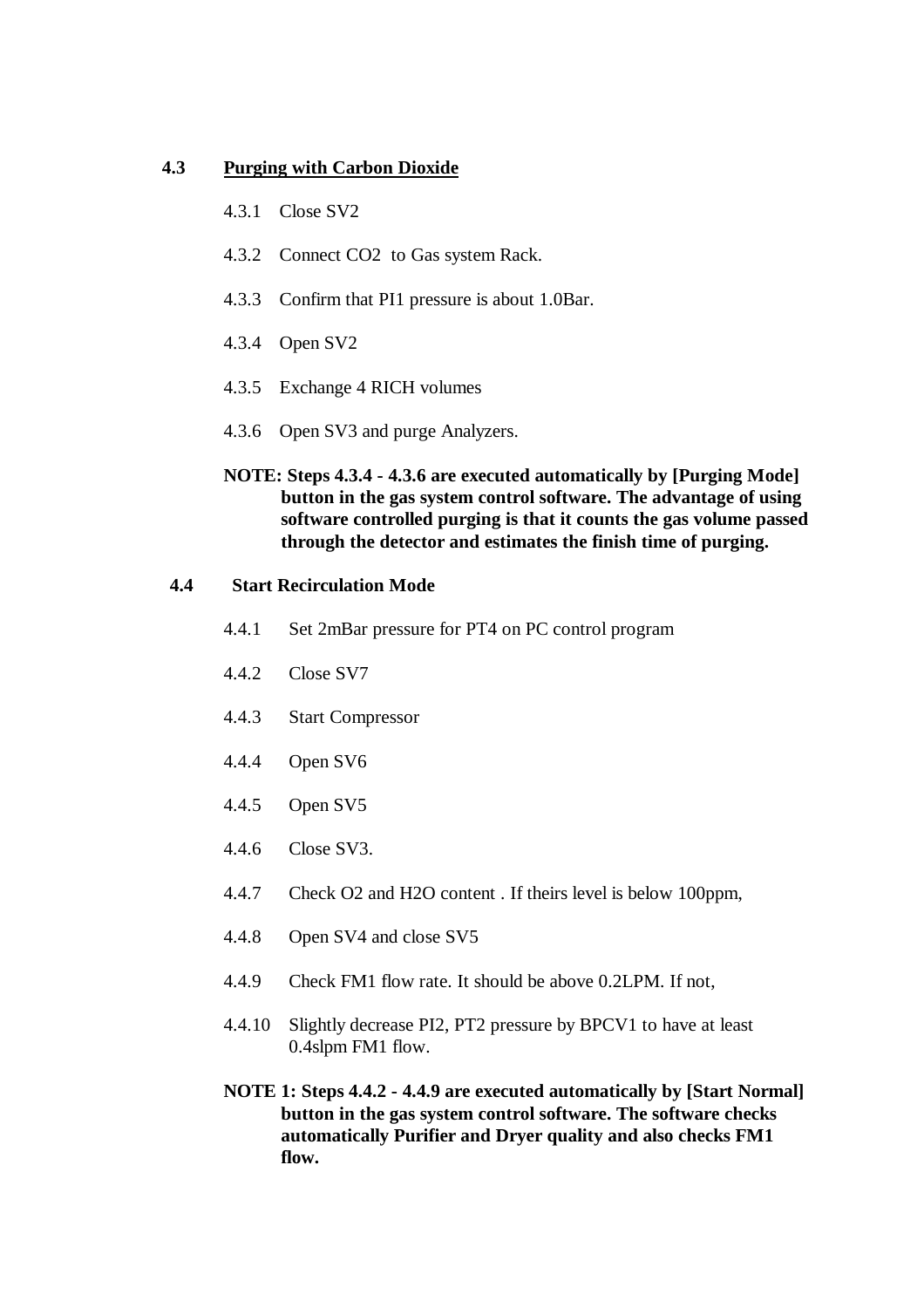# **NOTE 2: Opening and closing BMV1 permits reduce or increase the recirculation flow through RICH**

# **4.5 Stop Recirculation Mode**

- 4.5.1 Open SV7
- 4.5.2 Stop compressor
- 4.5.3 Close SV4

**At this point Gas system may be shut down or kept in Purging mode** 

**NOTE: Steps 4.5.1 - 4.5.3 are executed automatically by [Stop circulation] button in the gas system control software.**

## **4.6 Shut down Gas System**

- 4.6.1 Close SV2
- 4.6.2 Close CO2 Cylinder
- 4.6.3 Open SV1
- 4.6.4 Turn OFF TIC1 AC Power
- 4.6.5 Stop the gas system control program.
- 4.6.6 Turn OFF the gas system PC.
- 4.6.7 Turn OFF AC power H2O Analyzer
- 4.6.8 Turn OFF AC power inside Rack

## **4.7 Purifier and Dryer Regeneration**

# **Purifier regeneration**

## **Note: Purifier should be regenerated using gas mixture containing H2(Hydrogen). It may be N2+5%H2**

 **Instruments: 1. Two stage pressure regulator 2. Flow indicator with the range of 0-1 LPM**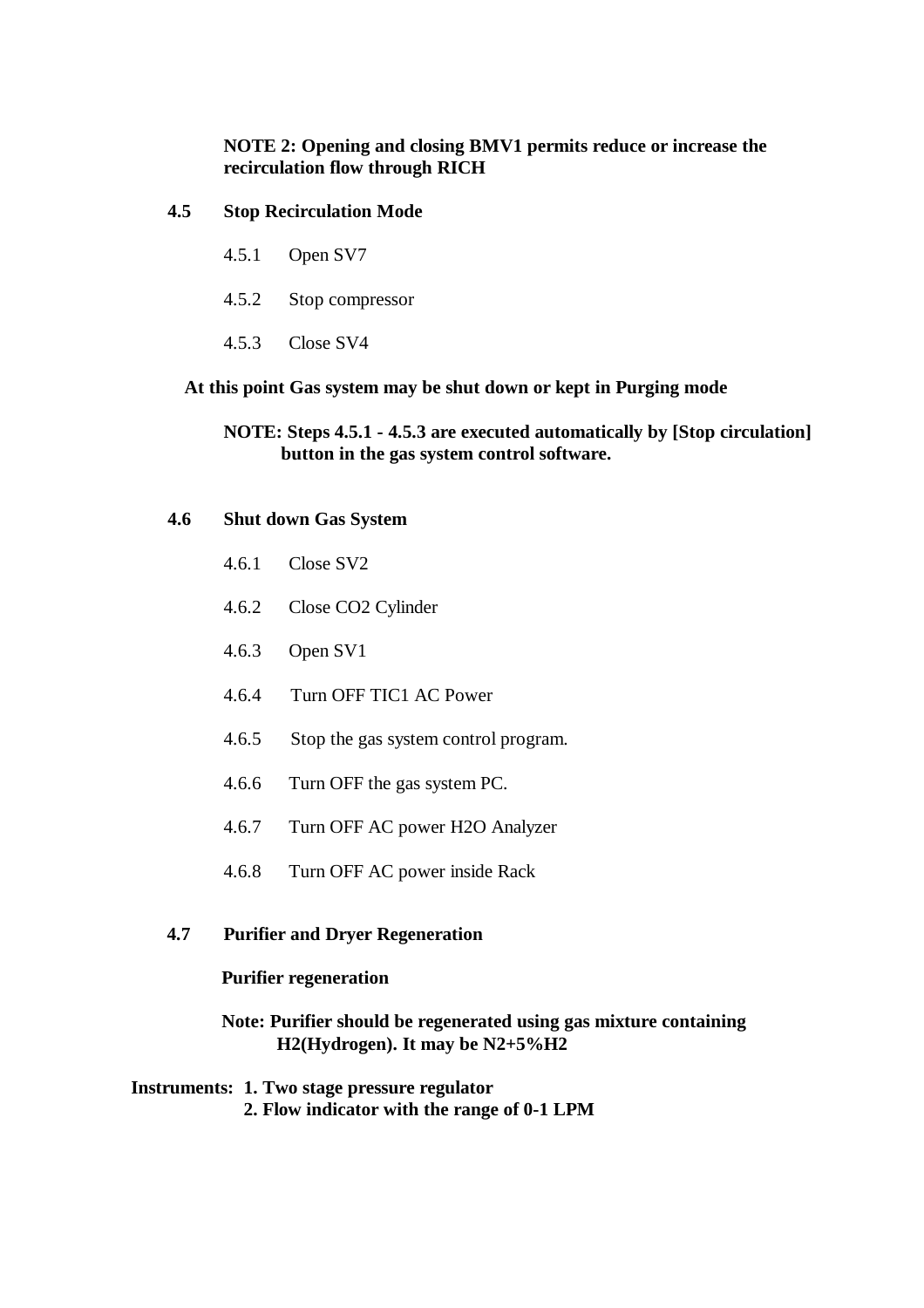- 4.7.1 Connect two stage regulator (TSR) to cylinder and to Flow indicator(FI)
- 4.7.2 Purge slightly TSR and FI
- 4.7.3 Connect Flow indicator to MV1
- 4.7.4 Open MV2
- 4.7.5 Turn ON TIC1
- 4.7.6 Open MV1
- 4.7.7 Set mixture flow to 0.2 LPM
- 4.7.8 Regenerate Purifier for 20 hours
- 4.7.9 Turn OFF TIC1
- 4.7.10 After 2 hours Close MV1 and MV2
- 4.7.11 Close Cylinder
- 4.7.12 Disconnect FI from MV1

# **Dryer Regeneration**

- 4.7.13 Connect TSR to Nitrogen Cylinder
- 4.7.14 Connect FI to MV3
- 4.7.15 Open MV2
- 4.7.16 Turn On TIC2
- 4.7.17 Set mixture flow to 0.2 LPM
- 4.7.18 Regenerate Dryer for 20 hours
- 4.7.19 Turn OFF TIC2
- 4.7.20 After 2 hours Close MV3 and MV2
- 4.7.21 Close Cylinder
- 4.7.22 Disconnect FI from MV3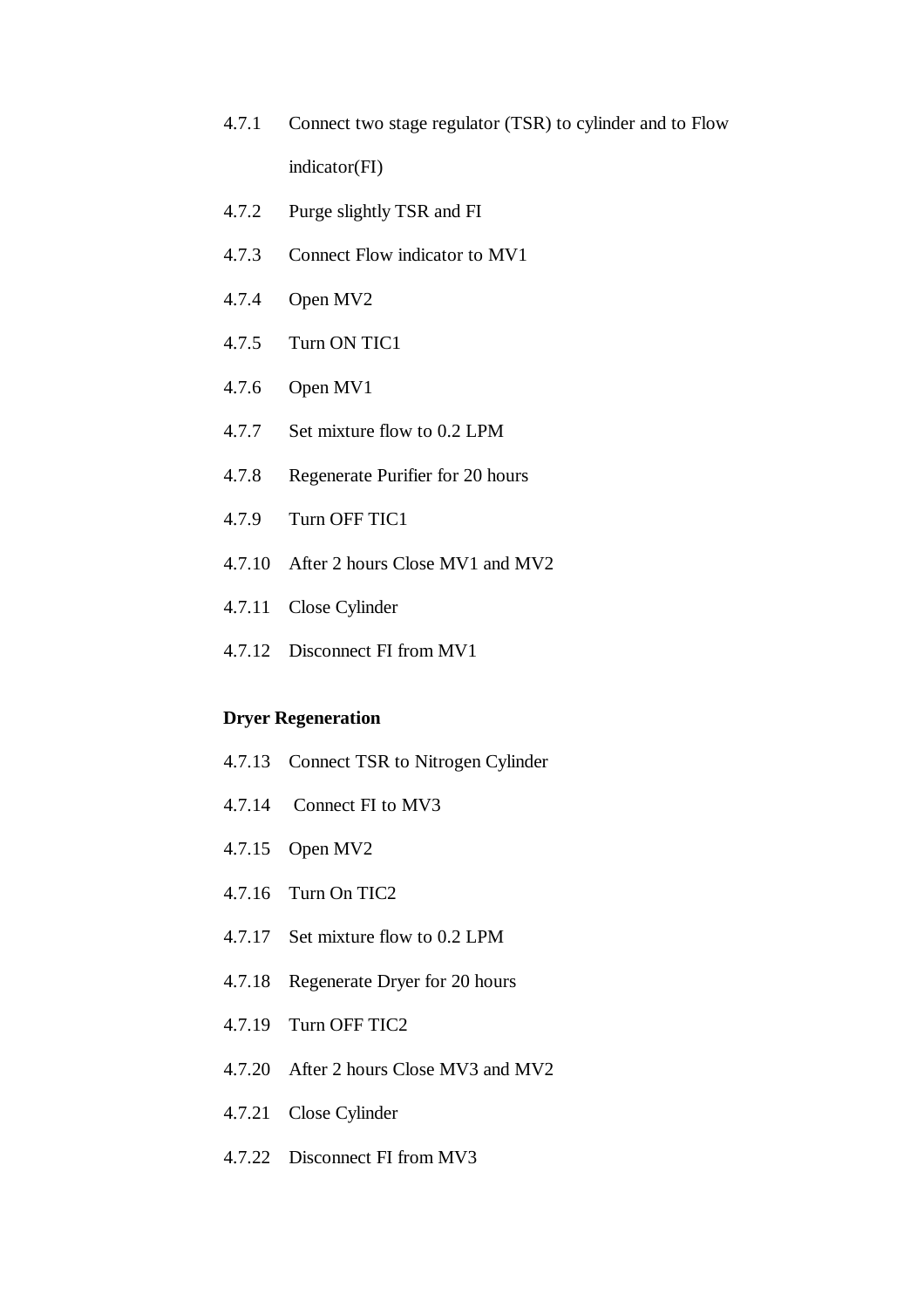# **4.9 Leak Test**

- 4.9.1 Connect RICH to gas system
- 4.9.2 Supply AC power for Rack
- 4.9.3 Turn on AC power inside Rack
- 4.9.4 Turn on and boot the gas system PC.
- 4.9.5 Start the gas system control program.
- 4.9.6 Close SV1
- 4.9.7 Set 1Bar pressure on PI(PT1)
- 4.9.8 Close SV7
- 4.9.9 Close FI1
- 4.9.10 Open SV1
- 4.9.11 Using FI1 set 2.5mBar pressure on PT4 and close FI1.
- 4.9.12 Watch PT4 pressure and the barometric one. Pressure drop at the stable

barometric pressure means that there is a leak.